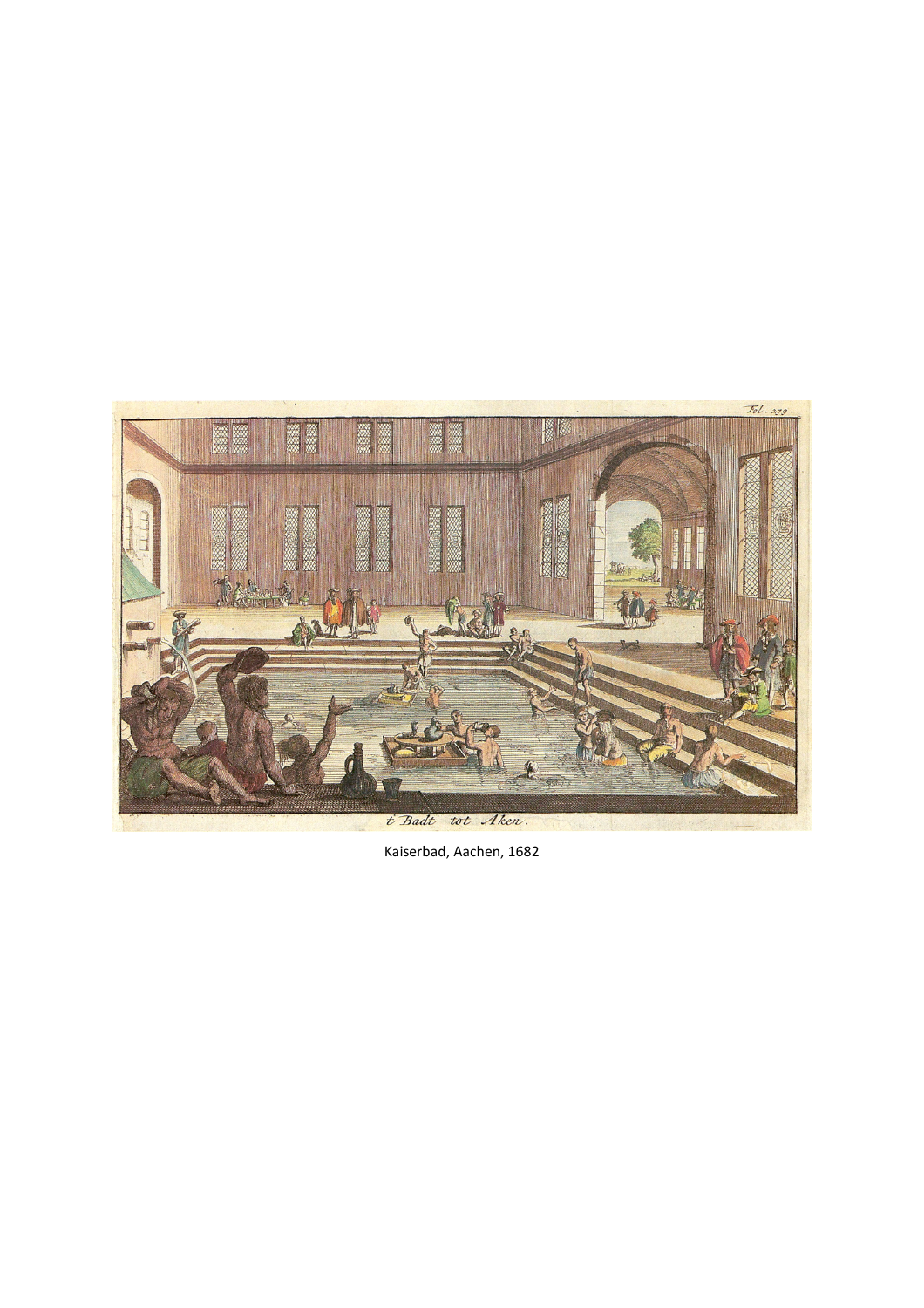## OASE#104

## **THE URBAN HOUSEHOLD PRACTICE OF METABOLISM**

David Peleman, Bruno Notteboom, Michiel Dehaene (eds.)

*Yet there are collective goods which are indivisible and must be produced, or at least decided upon, by those who benefit from them, and indeed by their collectivity: social solidarity, distributive justice and the general rights and duties that constitute citizenship. I call these*  political *goods, and would maintain that not only do they need to be made attractive by other means than product diversification, but that allowing them to be judged by the same standards as modern commodities must ultimately result in a situation in which they are critically undersupplied.*

*More specifically, I am arguing that citizenship is by its very essence less comfortable than customership, and if measured by the same criteria must inevitably lose out.* 

— Wolfgang Streeck, 'Citizens as Customers', 2012.[1](#page-1-0)

Metabolism is a powerful metaphor when it is understood in the original sense of the German word *Stoffwechsel*, as the conversion of matter from one form to another. The metabolism therefore depends on the circulation of substances between the different points that make this *Stoffwechsel* possible. In the history of metabolism, and the recent revaluation of the concept within urban design and architecture, particular attention has been paid to mapping and controlling the substance flows that were severely disrupted by industrialization from the nineteenth century onwards.<sup>[2](#page-1-1)</sup> Much less attention has been paid to the contextualization of the places where this metabolism took place. However, these places have been the subject of substantial transformations since the beginning of the twentieth century. Some existing collective arrangements such as the washing place, the bathhouse or the well were dismantled and then redistributed between the house and the network. The urban utility systems were increasingly disappearing underground and the citizens were provided with appliances that made the metabolism in the house possible. The major transformation processes of water purification, water extraction, energy generation, composting, incineration, etcetera were given a place in a logistical landscape outside the city.

This meant that the big metabolic processes not only became invisible to the public, but in a certain sense they were also politically 'neutralized', because they could no longer be used to organize a difference in the public domain.<sup>[3](#page-1-2)</sup> Public washing places, communal bread

<span id="page-1-0"></span> <sup>1</sup> Wolfgang Streeck, 'Citizens as customers. Considerations on the New Politics of Consumption', *New Left Review,* n°76 (July-Aug 2012), 27-47: 41.

<span id="page-1-1"></span><sup>&</sup>lt;sup>2</sup> See IABR 2014 which had as main theme 'Urban by nature' and see also the project-studio for Rotterdam 'Urban Metabolism' at IABR 2014. Other reference: Daniel Ibañez and Nikos Katsikis (eds.), 'Grounding Metabolism', *New Geographies,* (2014, n°6)

<span id="page-1-2"></span> $3$  Maria Kaika, 'Interrogating the geographies of the familiar: Domesticating nature and constructing the autonomy of the modern home', *International Journal of Urban and Regional Research,* 28 (2004, n°2), 265-286.